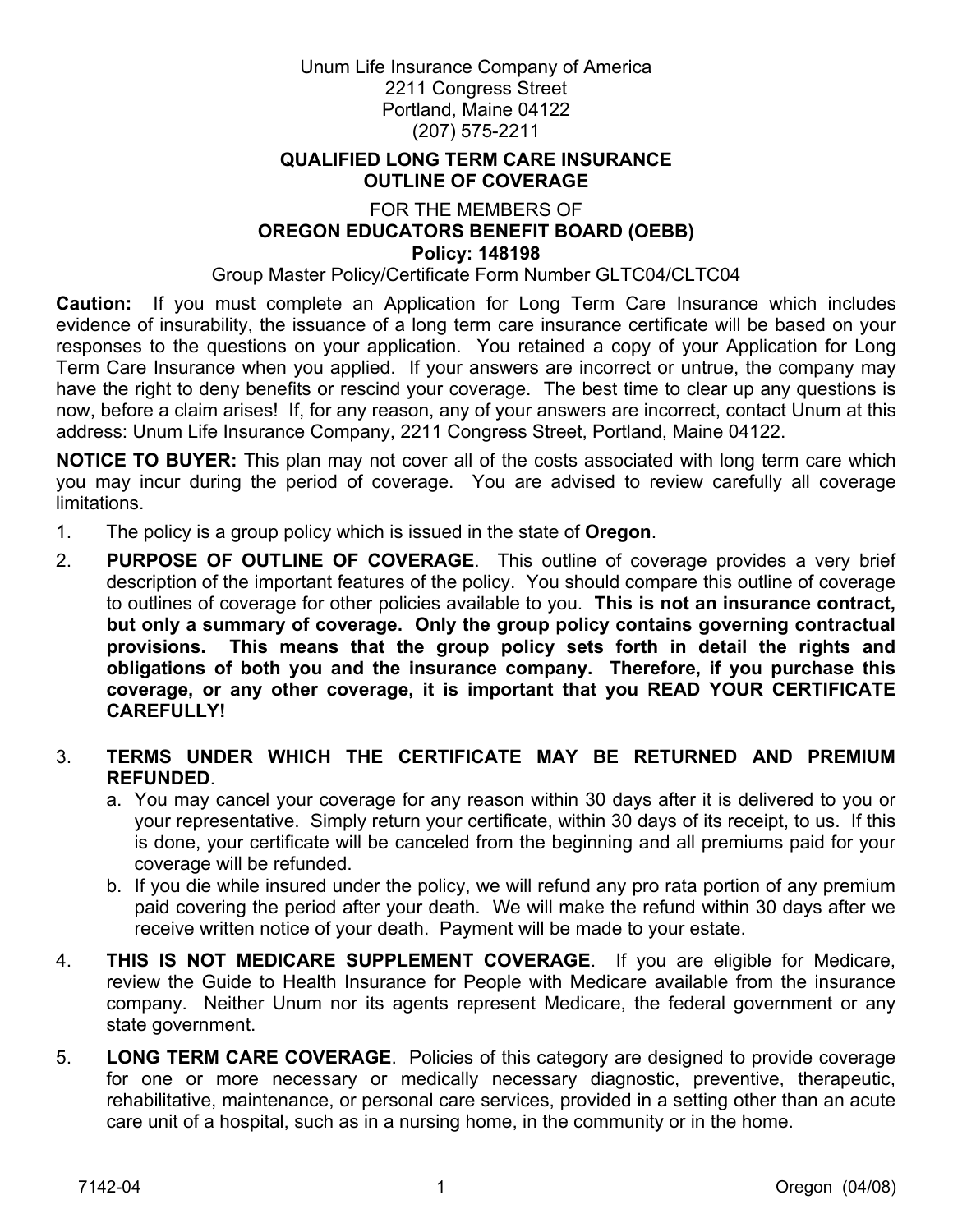The policy provides coverage in the form of a fixed dollar indemnity benefit if you are Chronically Ill and you are receiving care while confined in a Long Term Care Facility. The policy includes coverage for home care. We will pay you a home care benefit if you choose to receive care at home or in the community. Coverage is subject to the policy limitations, benefit maximums and elimination period requirements.

6. **BENEFITS PROVIDED BY THE POLICY**. Refer to the attached **SUMMARY OF BENEFITS** for the benefits available under the Policyholder's plan.

#### **Eligibility for Benefits**

You will be eligible for a benefit if, on or after the effective date of your coverage and while your coverage is in effect, you become Chronically Ill.

#### **Conditions for Payment of Benefits**

To receive benefits under the policy, the following conditions must be met:

- you must satisfy the Elimination Period, if applicable;
- you must be receiving Qualified Long Term Care Services;
- the treatment for your Chronic Illness must be provided pursuant to a written Plan of Care; and
- we must approve your claim.

You must also provide us with a Licensed Health Care Practitioner's Certification that you are unable to perform (without Substantial Assistance from another individual) two or more Activities of Daily Living for a period of at least 90 days, or that you require Substantial Supervision by another individual to protect you from threats to your health or safety due to Severe Cognitive Impairment. You will be required to submit a Licensed Health Care Practitioner's Certification every 12 months.

#### **Limitations on Payment of Benefits**

We will not pay benefits in excess of any coverage amounts you choose or for coverages that you have not elected. Benefits paid will reduce your Lifetime Maximum Benefit and will no longer be available once your Lifetime Maximum has been reached. We will not pay benefits for Qualified Long Term Care Services you receive during the Elimination Period, except as described in the Respite Care Benefit and the Additional Care Benefit provisions. The policy only pays benefits if you are receiving Qualified Long Term Care services.

## **LTC Facility Benefit Payment**

You must give us proof that you are receiving Qualified Long Term Care Services in a LTC Facility before a LTC Facility Monthly Benefit is paid. If you are eligible for benefits for a period of less than one month, we will pay you  $1/30<sup>th</sup>$  of the monthly benefit for each day that you are Chronically Ill and receiving Qualified Long Term Care Services in a LTC Facility. Refer to the Home Care section of this Outline of Coverage for information on benefit payments for home care.

#### **Additional Care Benefit:**

Once you are eligible for a benefit payment, you will have access to Additional Care designed to assist you in living at home or in other residential housing. You do not need to complete your Elimination Period for an Additional Care Benefit payment to begin. The Additional Care must be:

- appropriate for your Chronic Illness and conform with generally accepted medical standards;
- provided pursuant to a written Plan of Care;
- recommended by a Licensed Health Care Practitioner; and
- approved by us prior to receipt of Additional Care.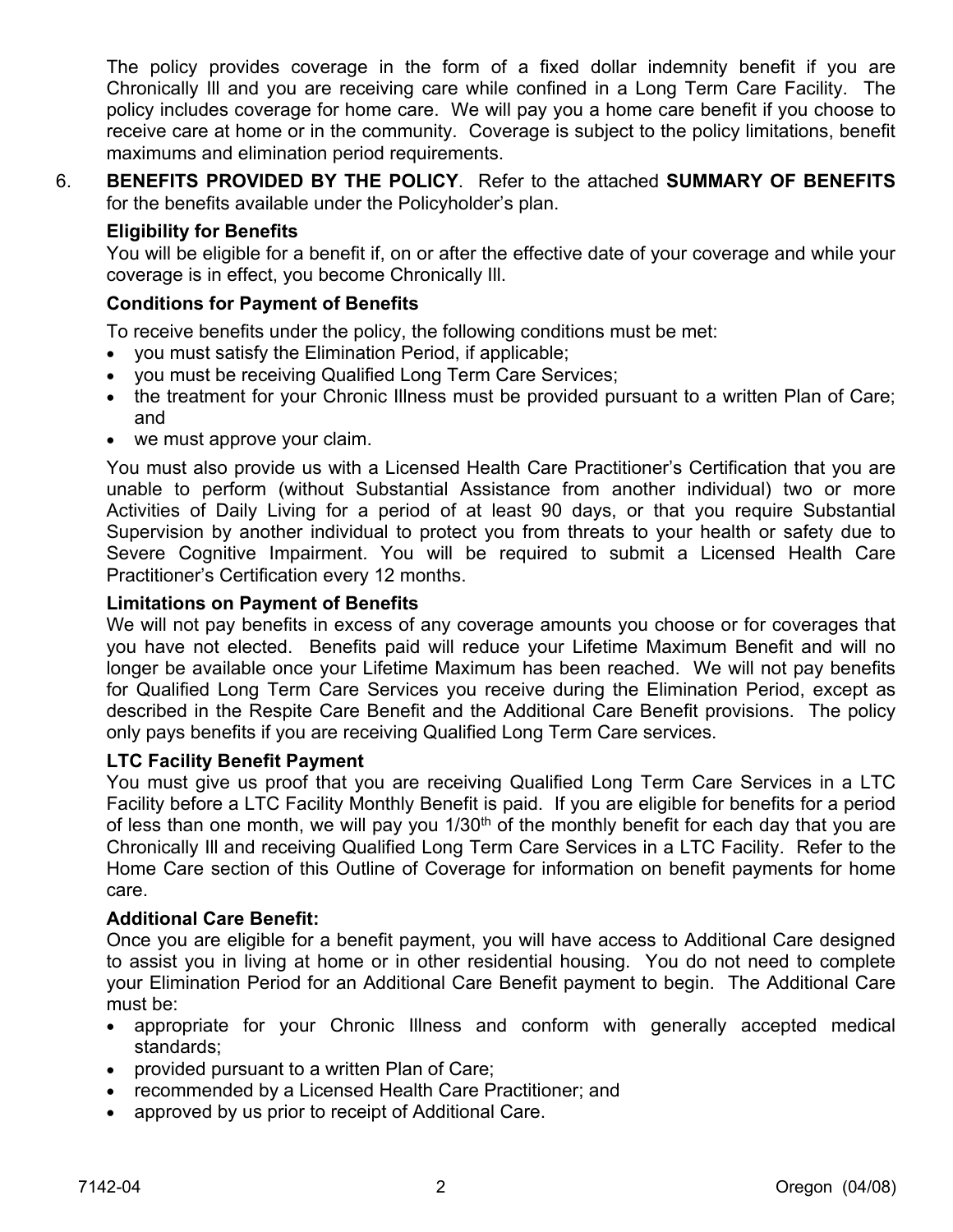## **Bed Reservation Benefit**

If you are receiving a LTC Facility Monthly Benefit and your stay in the facility is interrupted due to a stay in an acute care facility, or due to a temporary absence and a charge is made to reserve your LTC Facility accommodations, you will be eligible for a Bed Reservation Benefit. We will pay you 1/30<sup>th</sup> of the LTC Facility Monthly Benefit for each day you are absent from the LTC Facility:

- up to 90 days per calendar year if your absence is due to a stay in an acute care facility; or
- up to 30 days per calendar year for a temporary absence not related to a stay in an acute care facility.

In no event will the maximum number of Bed Reservation days exceed 90 days per calendar year. Bed Reservation Benefit payments will reduce your Lifetime Maximum Benefit and will no longer be available once your Lifetime Maximum Benefit has been reached. If your stay in a LTC Facility is interrupted while you are satisfying your Elimination Period, such days will be used to help satisfy your Elimination Period.

## **Respite Care Benefit**

If you are Chronically Ill and receiving Respite Care but you are not receiving a LTC Facility Monthly Benefit or a Home Care Monthly Benefit, you will be eligible to receive a Respite Care Benefit. The Respite Care Benefit you will receive is equal to 1/30<sup>th</sup> of your LTC Facility Monthly Benefit for each day you have Respite Care for up to 21 days each calendar year. You do not need to complete your Elimination Period for Respite Care payments to begin and the days you are receiving Respite Care will count toward satisfying your Elimination Period.

#### **Words That Have A Special Meaning**

Activities of Daily Living (ADLs) are bathing, dressing, toileting, transferring, continence and eating.

Additional Care means special services; equipment or caregiver training designed to assist you in living at home or in other residential housing. Additional Care may include:

- assistance in locating long term care providers and caregivers in your area (this service is also available even if you are not eligible for benefits);
- a visit from a Licensed Health Care Practitioner who will develop your Plan of Care;
- a visit from a home safety expert who will assess your residence and offer suggestions for increased personal safety;
- purchase or rental of a medical alert service;
- purchase or rental of durable medical equipment;
- home modifications for your support; or
- caregiver training.

Chronic Illness and Chronically Ill means you are unable to perform, without Substantial Assistance from another individual, two or more Activities of Daily Living; or you require Substantial Supervision by another individual to protect you from threats to your health and safety due to Severe Cognitive Impairment.

Elimination Period means the number of days during which you are Chronically Ill and you are receiving services appropriate for your Chronic Illness, but no benefit is payable.

Lifetime Maximum Benefit means the total dollar amount of benefits that will be paid under the policy, excluding any Additional Care Benefit.

Long Term Care (LTC) Facility means a facility (such as a nursing facility, and Adult Foster Home, an assisted living facility, a hospice facility, a rehabilitation facility, an Alzheimer's facility or a residential care facility with an Alzheimer's Care Endorsement) that is licensed by the appropriate federal or state agency to engage primarily in providing care and services sufficient to support your needs resulting from Chronic Illness.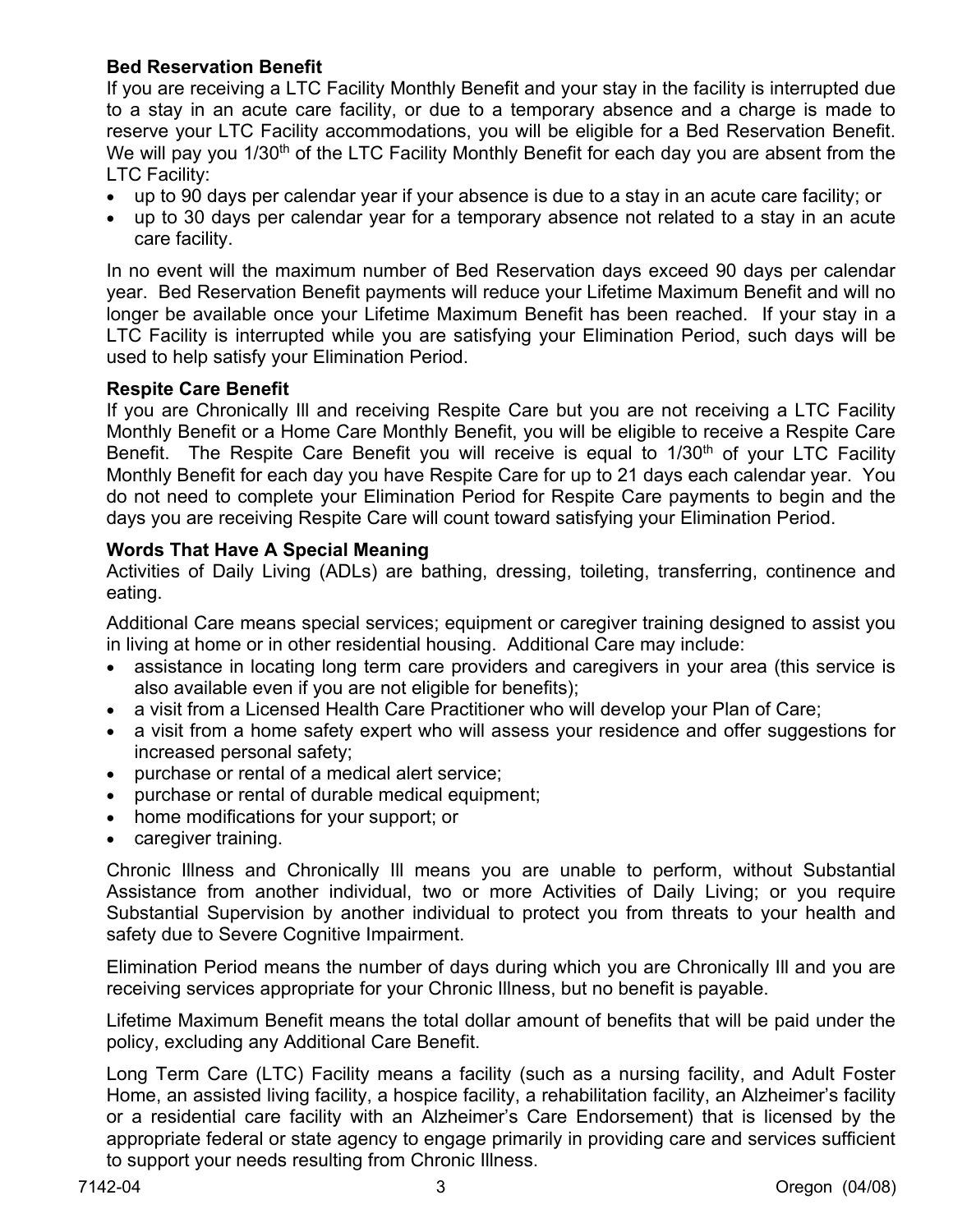Plan of Care means a written plan prescribed by a Licensed Health Care Practitioner, based upon an assessment that evaluates your level of functional capacity.

Qualified Long Term Care Services means necessary diagnostic, preventive, therapeutic, curing, treating, mitigating and rehabilitative services and maintenance or personal care services that are required by you.

Respite Care means short-term or periodic Qualified Long Term Care Services which are required to maintain your health or safety and to give temporary relief to your primary caregiver from his or her caregiving duties.

Severe Cognitive Impairment means a severe deterioration or loss in your short or long term memory; your orientation as to person, place, or time; or your deductive or abstract reasoning as reliably measured by clinical evidence and standardized tests. Such loss can result from a sickness, injury, advanced age, Alzheimer's disease or similar form of dementia.

Substantial Assistance means stand-by or hands-on assistance without which you would not be able to safely and completely perform the ADL. Stand-by assistance means the presence of another person within arm's reach of you while you are performing the ADL. Hands-on assistance means physical assistance (minimal, moderate or maximal) without which you would not be able to perform the ADL.

Substantial Supervision means continual supervision (which may include cueing by verbal prompting, gestures or other demonstrations) by another individual for the purpose of protecting you from threats to your health or safety.

#### **Home Care**

#### **Professional Home and Community Care Benefit:**

If your coverage includes the Professional Home and Community Care Benefit, we will pay 1/30<sup>th</sup> of the Home Care Monthly Benefit you elected for each day you receive Professional Home and Community Care Services. Professional Home and Community Care Services may be provided anywhere other than a LTC Facility, an acute care facility or other location excluded by the policy. You must provide written proof indicating the number of days you received Professional Home and Community Care Services before a benefit is paid.

Professional Home and Community Care Services means Qualified Long Term Care Services provided to you for at least one hour or more per day by or through a Licensed Home Health Care Agency; Licensed Health Care Professional; in an Adult Foster Home; or in an Adult Day Care Facility. Professional Home and Community Care Services include nursing care; physical, respiratory, and occupational or speech therapy; homemaker services; hospice care; or other services pursuant to your Plan of Care.

Included in the Professional Home and Community Care Benefit is an International Benefit. You may be eligible to receive International Benefits if you become Chronically Ill and are receiving Qualified Long Term Care Services while traveling outside of the United States, its territories or possessions, or Canada. International Benefits will be paid on an indemnity basis.

## **Total Choice Home Care Benefit:**

If your coverage includes the Total Choice Home Care Benefit, we will pay  $1/30<sup>th</sup>$  of the Home Care Monthly Benefit you elected for each day you receive Total Choice Home Care Services. Total Choice Home Care Services may be provided anywhere other than a LTC Facility, an acute care facility or other location excluded by the policy.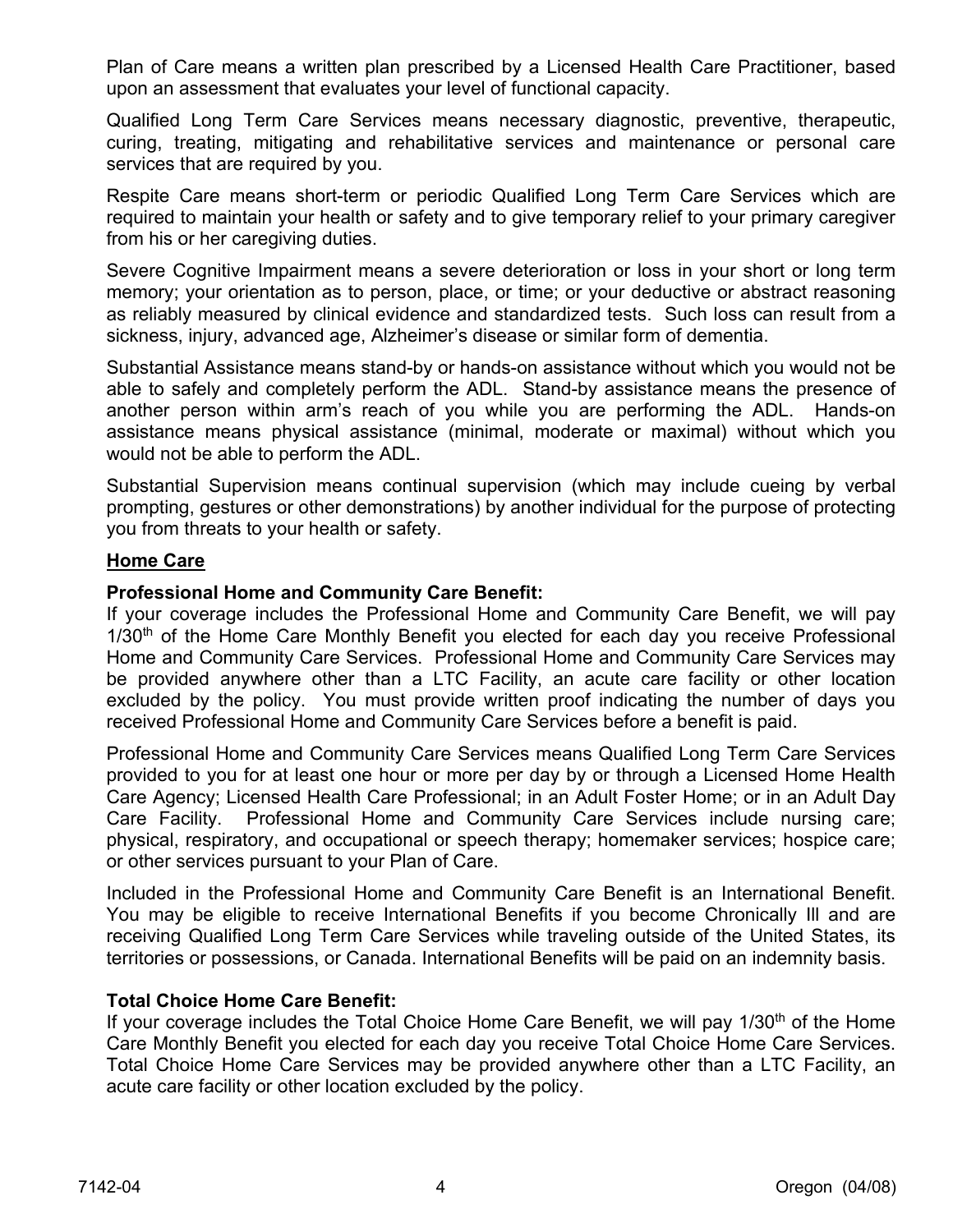Total Choice Home Care Services means Qualified Long Term Care Services provided to you by anyone, including a Family Member, by or through a Home Health Care Agency; by a Licensed Home Health Care Professional; in an Adult Day Care Facility; in an Adult Foster Home; or by an informal caregiver. Total Choice Home Care Services include nursing care; physical, respiratory, and occupational or speech therapy; homemaker services; hospice care; or other services pursuant to your Plan of Care.

Included in the Total Choice Home Care Benefit is an International Benefit. You may be eligible to receive International Benefits if you become Chronically Ill and are receiving Qualified Long Term Care Services while traveling outside of the United States, its territories or possessions, or Canada. International Benefits will be paid on an indemnity basis.

**OPTIONAL BENEFITS PROVIDED BY THE POLICY -- EACH OF THE FOLLOWING OPTIONAL BENEFITS IS AVAILABLE UNDER THE POLICYHOLDER'S PLAN. OPTIONAL BENEFITS MAY BE AVAILABLE AT AN ADDITIONAL COST TO YOU. YOU MAY ALSO REFER TO THE ATTACHED SUMMARY OF BENEFITS TO DETERMINE AVAILABLE OPTIONAL BENEFITS.** 

#### **Inflanflation Protection and Benefit Increase Options:**

#### **5% Simple Benefit Increase:**

If your coverage includes this option, your LTC Facility Monthly Benefit will increase each year on the Coverage Effective Date by 5% of your original LTC Facility Monthly Benefit. Increases will be automatic and will occur regardless of your health and whether or not you are eligible for or are receiving benefit payments. Your premium will not increase due to automatic increases in your LTC Facility Monthly Benefit.

## 7. **LIMITATIONS AND EXCLUSIONS**

We will not provide benefits for:

- a Chronic Illness caused by war or any act of war, whether declared or undeclared, that occurs while your coverage is in force.
- a Chronic Illness caused by intentionally self-inflicted injuries or attempted suicide, while sane.
- a Chronic Illness caused by the commission of a crime for which you have been convicted under law, or caused by your attempt to commit a crime under law.
- a Chronic Illness caused by alcoholism, alcohol abuse, drug addiction or drug abuse.
- any period of time while you are Chronically III and you are confined in a hospital, other than if you are confined to a LTC Facility that is a distinctly separate part of a hospital. This exclusion does not apply to those periods covered under the Bed Reservation Benefit.
- any period of time that you are Chronically Ill and you are outside the United States, its territories or possessions or Canada for 30 consecutive days or longer if a home care benefit is not selected.

#### **THE POLICY MAY NOT COVER ALL THE EXPENSES ASSOCIATED WITH YOUR LONG TERM CARE NEEDS.**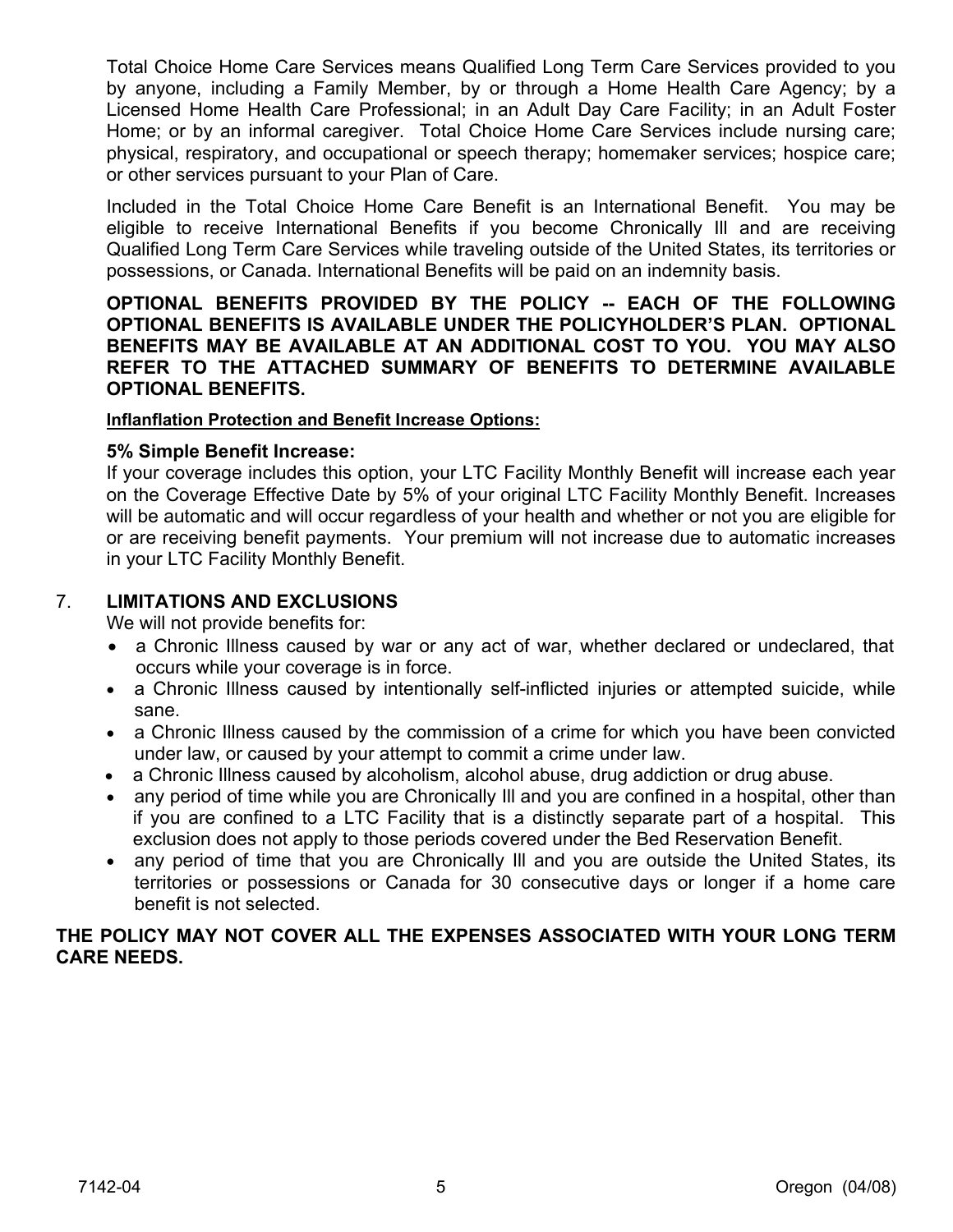- 8. **RELATIONSHIP OF COST OF CARE AND BENEFITS.** Because the cost of long term care services will likely increase over time, you should consider whether and how the benefits of this plan may be adjusted.
	- If the plan provides an Inflation Protection or Benefit Increase Option and you have chosen the option, your LTC Facility Monthly Benefit will increase each year on the Coverage Effective Date. Increases will be automatic and will occur regardless of your health and whether or not you are Chronically Ill. Your premium will not increase due to the automatic increases in your LTC Facility Monthly Benefit.
	- After your coverage is in force, you will be allowed to increase your coverage based on the benefits available under the Policyholder's plan. To do so, you must complete a new benefit election form and a Long Term Care Insurance Application. No increased or additional coverage will become effective unless we approve your Long Term Care Insurance Application for such change. Premiums for your coverage may be adjusted due to changes or increase in your coverage based on your age on the date you apply to change or increase your coverage.

## 9 **TERMS UNDER WHICH THE CERTIFICATE MAY BE CONTINUED IN FORCE OR DISCONTINUED**

- a. **RENEWABILITY THE CERTIFICATE IS GUARANTEED RENEWABLE FOR LIFE**. This means you have the right, subject to the terms of the policy to continue your coverage as long as premium for your coverage is paid on time. Unum cannot change any of the terms of the policy on its own, except that, in the future, IT MAY INCREASE THE PREMIUM YOU PAY.
- b. **CONTINUATION OF COVERAGE**. If your group long term care coverage ends for reasons other than non-payment of premium or your choice to have premium payments stopped for your coverage, you may elect continuation of coverage. This means that the same coverage you had under this plan can continue on a direct billed basis. If you are already direct billed, your coverage will automatically transfer to continued coverage. Election for continued coverage must be made within 60 days of the date your group coverage would otherwise end. Any premium that applies must be paid directly to Unum by you for any coverage to be continued.
- c. **WAIVER OF PREMIUM**. We will waive payment of premium for your coverage during any period of time that you are receiving benefits under the policy. However, premium payments will not be waived if you are only receiving Respite Care or Additional Care Benefits.
- d. **TERMS UNDER WHICH THE COMPANY MAY CHANGE PREMIUMS. WE HAVE A LIMITED RIGHT TO CHANGE PREMIUMS**. We reserve the right to change any and all premiums. Any change in premium must apply to all similar policies issued on this policy form and in the state in which the policy is sitused. Premiums cannot be increased because of any change in the age or health of the persons covered under the policy. We cannot discontinue the policy except where required by law or as a result of non-payment of premium.

## 10. **ALZHEIMER'S DISEASE AND OTHER ORGANIC BRAIN DISORDERS.**

The policy provides for coverage of Severe Cognitive Impairment. Severe Cognitive Impairment is not related to the inability to perform ADLs. Rather, Severe Cognitive Impairment means that you have lost the ability to reason and suffer a decrease in awareness, intuition and memory. Examples of Severe Cognitive Impairment are: Alzheimer's disease, multi-infarct dementia, brain injury, brain tumors or other such structural alterations of the brain.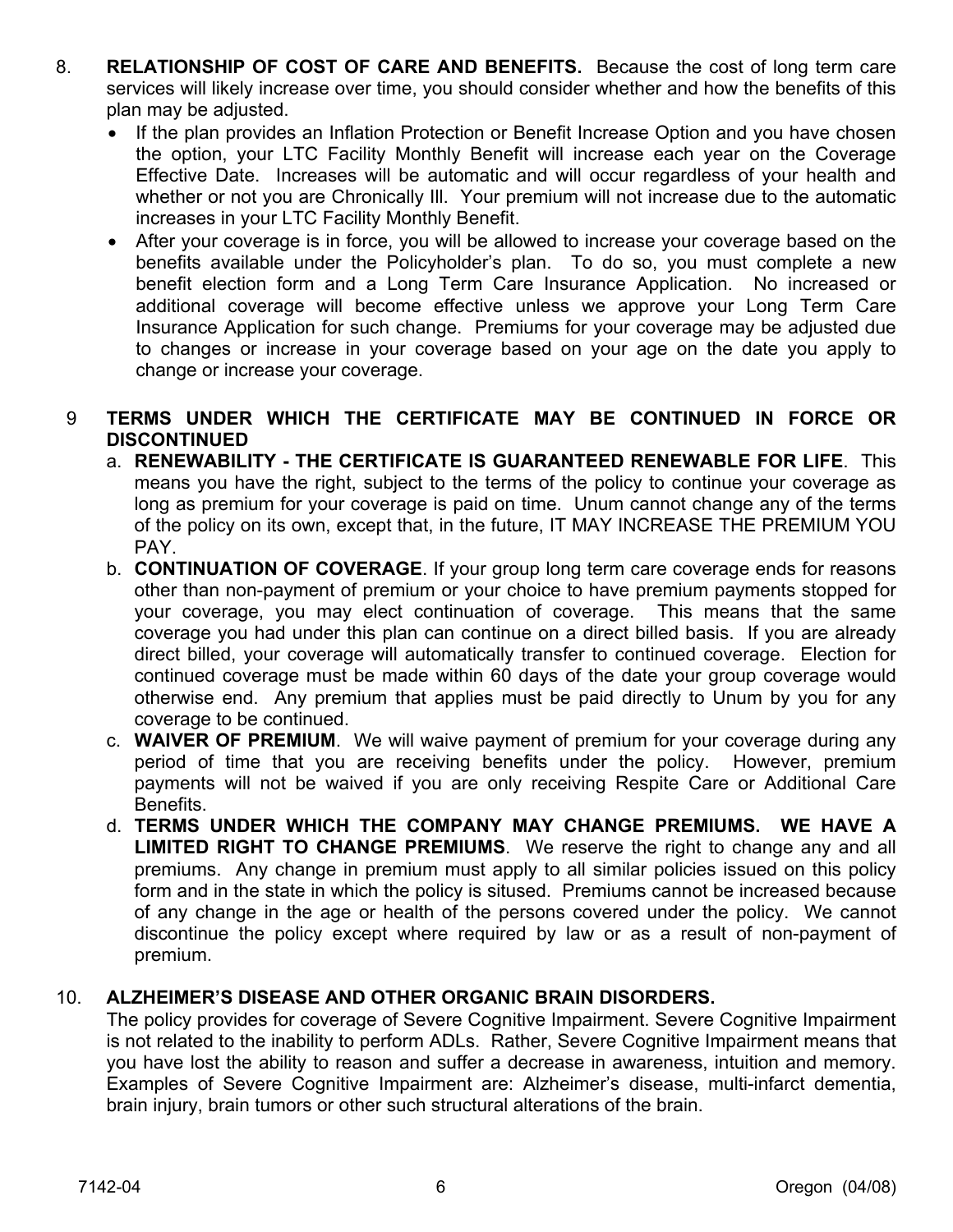#### 11. **PREMIUM**

The initial premium charges will be figured at the premium rates as shown on the attached pages. Unum may change the premium rates when the terms of the policy are changed.

## 12. **ADDITIONAL FEATURES**

- Medical underwriting may be required.
- Eligibility and Participation You are eligible for the plan if you are: an Active or Retired Member of the Policyholder and your Family Members.
- 13. **TERMS UNDER WHICH THE COMPANY MAY CHANGE PREMIUMS. WE HAVE A LIMITED RIGHT TO CHANGE PREMIUMS**. We reserve the right to change any and all premiums. Any change in premium must apply to all similar policies issued on this policy form and in the state in which the policy is sitused. Premiums cannot be increased because of any change in the age or health of the persons covered under the policy. We cannot discontinue the policy except where required by law or as a result of non-payment of premium
- 14. **FEDERAL TAX CONSEQUENCES**. The policy is intended to be a federally tax-qualified long term care insurance contract under Section 7702B(b) of the Internal Revenue Code of 1986, as amended.
- 15 **SENIOR INSURANCE COUNSELING, ASSISTANCE AND OTHER INFORMATION IS AVAILABLE THROUGH:**

**SENIOR HEALTH INSURANCE BENEFITS ASSISTANCE PROGRAM**  250 Church Street S.E. Suite 200 Salem, OR 97301 Telephone: 1-800-722-4134

CONTACT THE INSURANCE COMPANY IF YOU HAVE SPECIFIC QUESTIONS REGARDING YOUR LONG-TERM CARE INSURANCE POLICY.